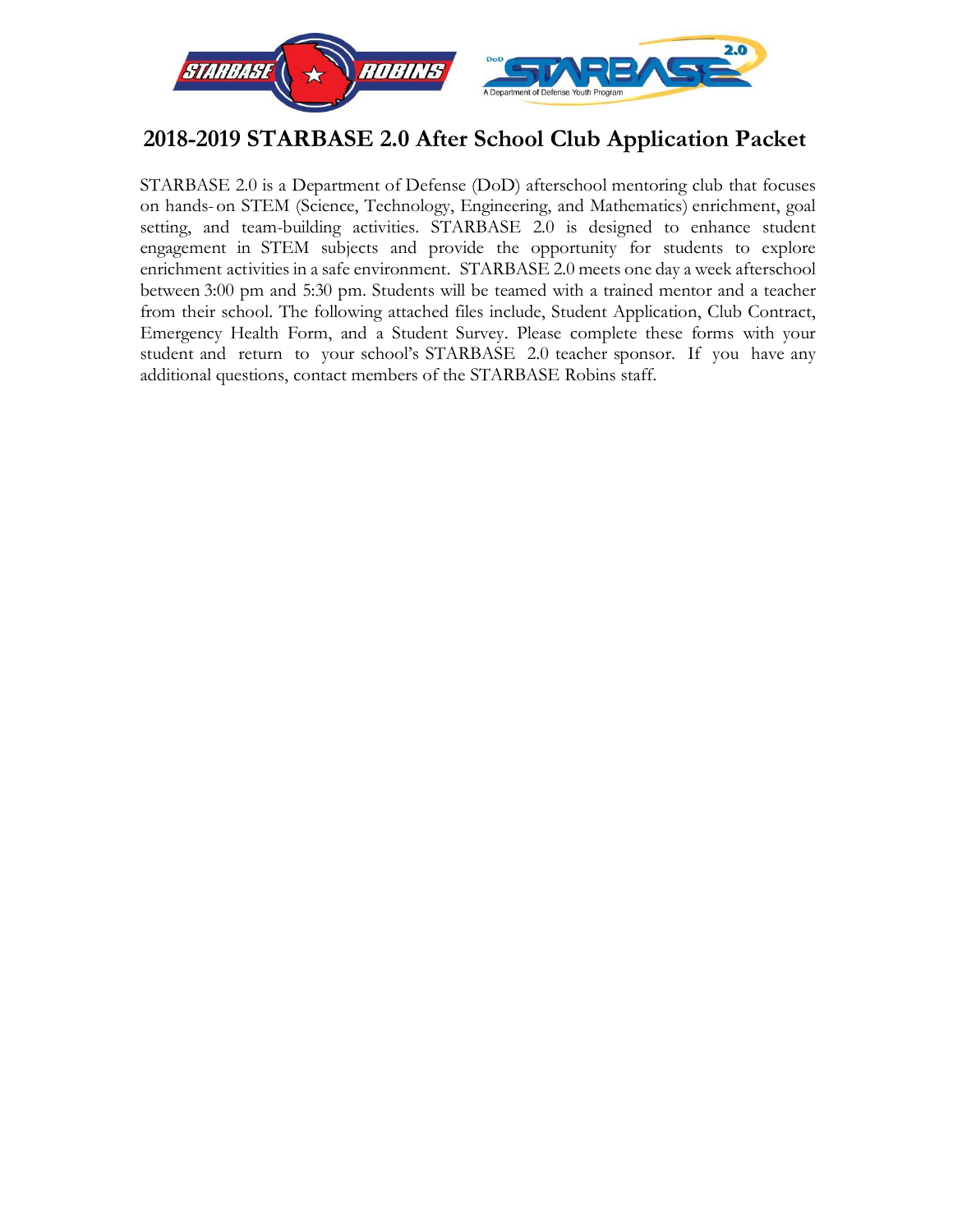| $\overline{c}$ | 2.0<br><b>DoD</b><br>A Department of Defense Youth Program |
|----------------|------------------------------------------------------------|
|----------------|------------------------------------------------------------|

## **2018-2019 STARBASE 2.0 After School Club Application**

|                                                                                                                                                                                                                                                                                                                  |      | Last First M.I.                      |                                     | $S$ uffix (i.e. Jr., II)        |
|------------------------------------------------------------------------------------------------------------------------------------------------------------------------------------------------------------------------------------------------------------------------------------------------------------------|------|--------------------------------------|-------------------------------------|---------------------------------|
| School: ____________________________Grade: _______ Student ID/Lunch# ___________                                                                                                                                                                                                                                 |      |                                      |                                     |                                 |
| Date of Birth: $\frac{\sqrt{2}}{2}$                                                                                                                                                                                                                                                                              |      |                                      |                                     | Phone: $(\_\_)$                 |
| Street/Apt.<br>Ethnicity:                                                                                                                                                                                                                                                                                        | City |                                      | State                               | Zip Code                        |
| Hispanic<br>Non-Hispanic<br>Unknown                                                                                                                                                                                                                                                                              |      |                                      |                                     |                                 |
| Race:<br><b>Example 3</b> American Indian or Alaskan Native<br>Asian<br>Black or African American                                                                                                                                                                                                                |      |                                      | Latino/Latina<br>White or Caucasian | More than one race (i.e. Mixed) |
| Native Hawaiian or other Pacific Islander _______ Unknown                                                                                                                                                                                                                                                        |      |                                      |                                     |                                 |
| Have you previously participated in the STARBASE Robins 5th Grade program?<br>$\frac{1}{\sqrt{1-\frac{1}{c}}}\n$ Yes $\frac{1}{\sqrt{1-\frac{1}{c}}}\n$ No<br>Have you previously participated in the STARBASE 2.0 program?<br>$\frac{1}{\sqrt{1-\frac{1}{c}}}\gamma$ Yes $\frac{1}{\sqrt{1-\frac{1}{c}}}\gamma$ |      |                                      |                                     |                                 |
| <b>Primary Contact Information:</b>                                                                                                                                                                                                                                                                              |      | <b>Emergency Contact Information</b> |                                     |                                 |
| Phone: $($                                                                                                                                                                                                                                                                                                       |      | Email:                               |                                     |                                 |
| <b>Secondary Contact Information:</b><br>Name: <u>University</u>                                                                                                                                                                                                                                                 |      |                                      |                                     |                                 |
| Transportation:<br>Note: STARBASE 2.0 does not provide transportation to or from the site of the<br>STARBASE 2.0 program. Please indicate one of the following:<br>______ Student will be picked up. _________ Student will walk home.                                                                           |      |                                      |                                     |                                 |

I am aware that submission of this application does not guarantee my student a slot in the STARBASE 2.0 Afterschool Program. My student will receive an acceptance letter if he/she has been selected

**Parent/Guardian Signature Date: / /**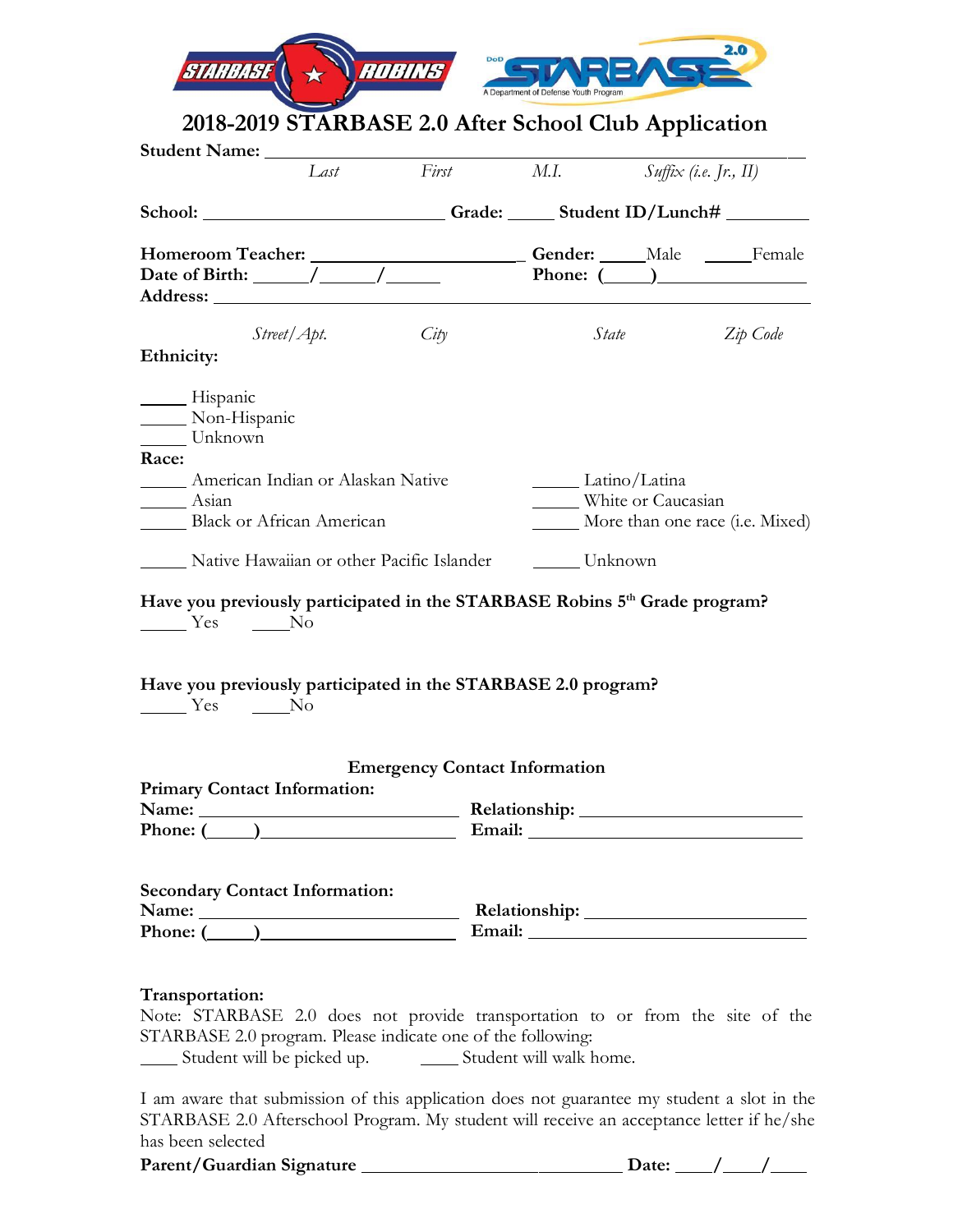

#### **Attendance Contract**

To remain an active participant of the STARBASE 2.0 club, you must attend regularly. Students with excessive unexcused absences will be dismissed from the club. The attendance policy is required to ensure that STARBASE 2.0 goals are met for the year. Students must provide a written excuse to the Club Coordinator for afterschool absences. Students are expected to maintain a 75% attendance rate. The STARBASE 2.0 club will operate one day a week for 2 hours each day.

| <b>Student's Signature:</b> | Date:       |  |
|-----------------------------|-------------|--|
| Parent/Guardian Signature:  | <b>Date</b> |  |

#### **Behavior Contract**

I, agree to manage my behavior daily at this middle *State Your First and Last Name*

school. I will refrain from speaking inappropriately to faculty, mentors, peers, and my parents/guardians. I will keep my hands, feet, and objects to myself and work hard academically. I will check in with the Club Coordinators daily and report any concerns or problems.

**Student's Signature Date: / /** As the parent of , I promise to support the club's discipline *State the Child's First and Last Name*

policy and encourage my child to follow the club rules. If, I have concerns, I will contact the Club Coordinator. First Offense: Child receives a verbal warning, Second Offense: Telephone call to the parent/guardian telephone, and Third Offense: Permanent removal from the STARBASE 2.0 Club.

| Parent/Guardian Signature: | <b>Jate:</b> |  |  |
|----------------------------|--------------|--|--|
|----------------------------|--------------|--|--|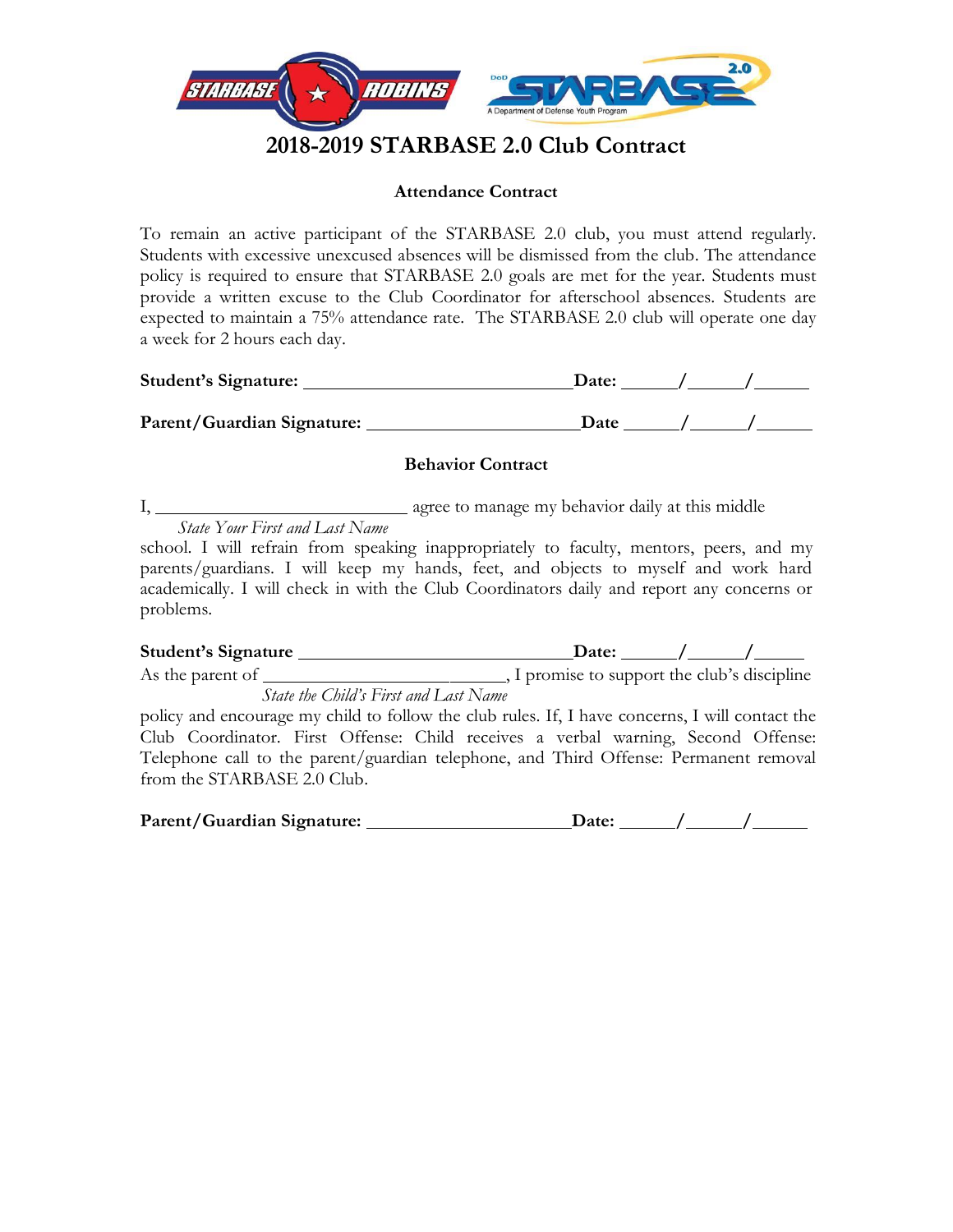

### **2018-2019 STARBASE 2.0 Emergency Health Form**

**Are there any health problems we should be aware of? If so, please list them and any precautions that should be taken.**

**Please provide us below with any specific instructions you would like us to follow in case of illness or accident.**

| In case of emergency, notify: |            |
|-------------------------------|------------|
| Name:                         | _Phone# (_ |
| Relationship:                 |            |

#### **Hold Harmless Agreement**

The undersigned hereby acknowledges that participation in recreational activities involves inherent risks of physical injury, illness, or loss of personal property and assumes all such risk. In the event of an accident, illness, or injury, and the person above cannot be reached; I hereby give STARBASE ROBINS personnel permission to act as deemed necessary in the best interest of my child. The undersigned hereby agrees that for the sole consideration of STARBASE ROBINS, allowing the participant in programs for which or relating to which the program has sponsored or made, available any equipment, facilities, grounds or personnel for such programs or activities, the undersigned does hereby release and forever discharge STARBASE ROBINS, its members, officers, agents, and employees for all claims. I also understand that the STARBASE ROBINS staff reserves the right to terminate the participation of any student when it is deemed in the best interest of either the student or the STARBASE ROBINS Academy.

| Parent/Guardian Name: |  |
|-----------------------|--|
| Signature:            |  |

#### **Student Photo Release Agreement**

The STARBASE ROBINS staff takes numerous photos of students involved in all our activities. We sometimes use these photos in promotional materials for the STARBASE ROBINS program, such as brochures, newsletters, or videos. To include your child's photo in any STARBASE ROBINS project, we must have signed your permission. If you agree to such use, please sign below.

I hereby grant permission for my child to appear in photograph, video, or digital imagery that will be used by STARBASE ROBINS. STARBASE ROBINS will hold any and all rights to include these images, in any format or media, and grant permission for its use in outside publications, including non-government television or cable stations. Student images will not be used for commercial purposes.

| Signature of Parent/Guardian: | Jate: |  |  |
|-------------------------------|-------|--|--|
|                               |       |  |  |

**Please return these forms to your school's STARBASE 2.0 Teacher Sponsor.**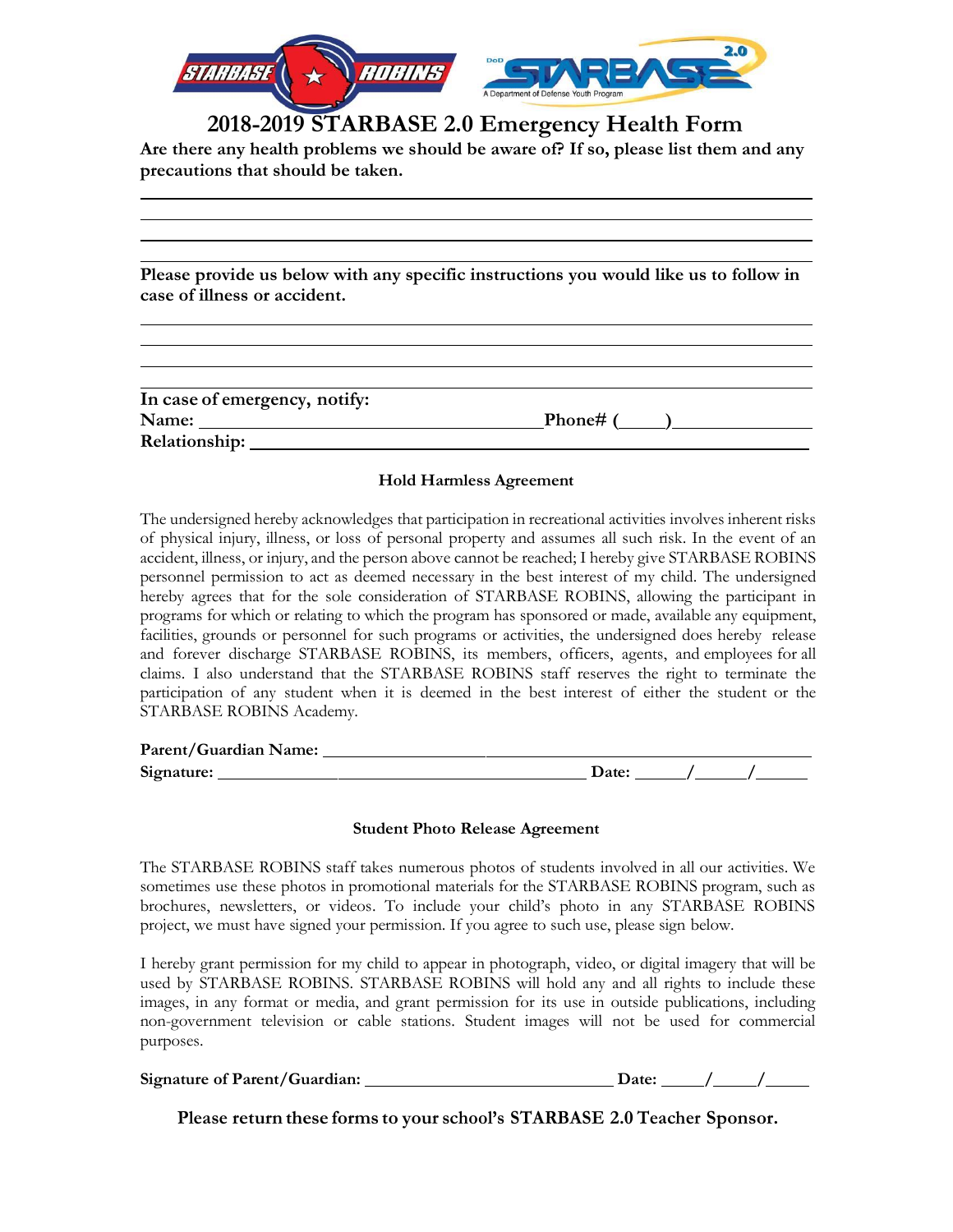

### **2018-2019 STARBASE 2.0 After School Club Teacher Recommendation Form (TRF)**

| <b>Student's Name:</b> | Grade: |  |
|------------------------|--------|--|
|                        |        |  |

School: Name of Homeroom Teacher:

**Name of Recommending Teacher:**

| <b>Content Areas</b>      | <b>Excellent</b> | Good | Fair | Marginal | <b>Needs</b><br>work |
|---------------------------|------------------|------|------|----------|----------------------|
| Interest in<br>S.T.E.M.   |                  |      |      |          |                      |
| Intellectual<br>Curiosity |                  |      |      |          |                      |
| Leadership                |                  |      |      |          |                      |
| <b>Work Ethic</b>         |                  |      |      |          |                      |
| <b>Team Work</b>          |                  |      |      |          |                      |
| Attitude/Flexibility      |                  |      |      |          |                      |

#### **Please include any additional comments:**

|  | Date: $\_\_\_\_\_\_\_\_\_\_\_\_\_\$ |  |
|--|-------------------------------------|--|